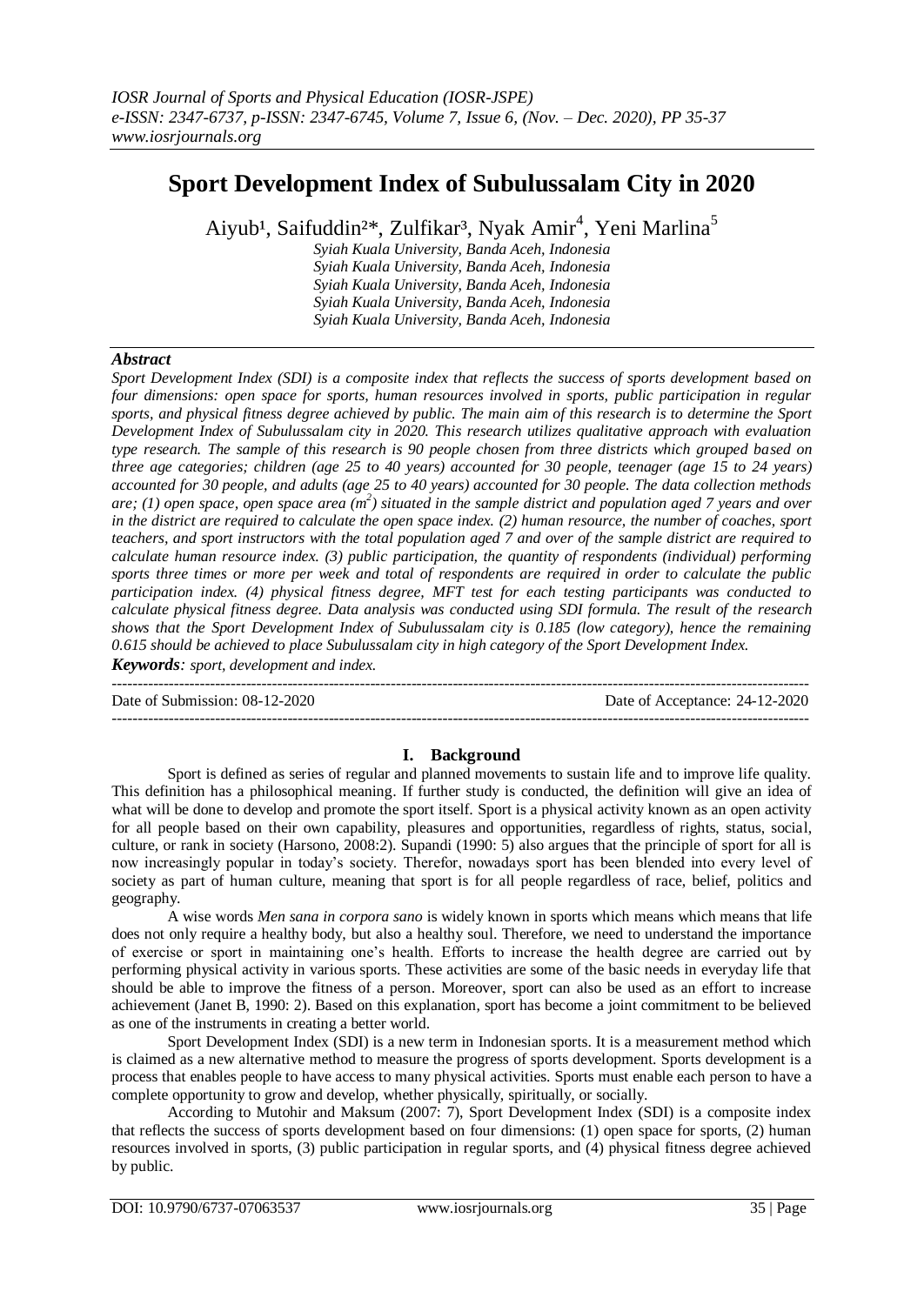A research from the Directorate General of Sports, National Education Department (Dirjen Olahraga, Depdiknas, 2004: 124) shows that during the 1990-2000 decade, the number of sports facilities in term of filed for the three most popular types of sports, namely football, volleyball and badminton tended to be decreasing. The study also revealed that along with the decreasing number of mass sports facilities, the level of public participation in sports activities also decreased.

In this study, the researcher intends to see the level of sports development in Subulussalam city. Subulussalam City is one of the cities in Aceh Province, Indonesia. This city was formed based on Law number 8 of 2007.

Based on researcher's experience and observation while working in Subulussalam, sport facilities in Subulussalam are far behind compared to other cities or districts in Aceh province, whether in term of achievement, facility or infrastructure. Subulussalam does not have an appropriate public sport space. The public usually utilizes roads, public spaces and city squares as a sport space. This condition is of great concern, especially the safety of the public, so that it has a direct impact on public interest in sports activities. From the aspect of achievement increment, Subulussalam city did not even rank in top 20 in regional sports events such as Pekan Olahraga Aceh (PORA) event. Similarly, this condition also occurred in Pekan Olahraga Pelajar Daerah (POPDA).

Based on the above background, the research aims to determine the Sports Development Index of Subulussalam city in 2020.

## **II. Research Methodology**

This research is an evaluation type of research using qualitative approach. The sample of this research accounted for 90 people from three sub-districts namely, simpang kiri sub-district, penanggalan sub-district, and sultan daulat sub-district, which are grouped by age categories; children (age 7 to 14 years) totaling 30 people, teenager (15 to 24 years) totaling 30 people, and adult (25 to 40 years) totaling 30 people. The instrument utilizes in this research are sports open space and human resource using direct observation, public participation using questionnaire, and physical fitness using MFT test.



### **III. Results**

Based on the research, the Sports Development Index of each sub-district in Subulussalam city are as follows:

Based on the above SDI value, the value is then matched with the SDI norms as follows: Fitness Norms According to Kenneth H. Copper

| <b>HDI</b> Scale | Category |
|------------------|----------|
| $0.800 - 1$      | High     |
| $0.500 - 0.799$  | Moderate |
| $-0.4999$        | Low      |

From the above norm tabulated in the table above, it can be seen that the SDI of the three sub-district sample are in low category.

The overall Sports Development Index (SDI) of the Subulussalam city is 0.185 (low category), while the